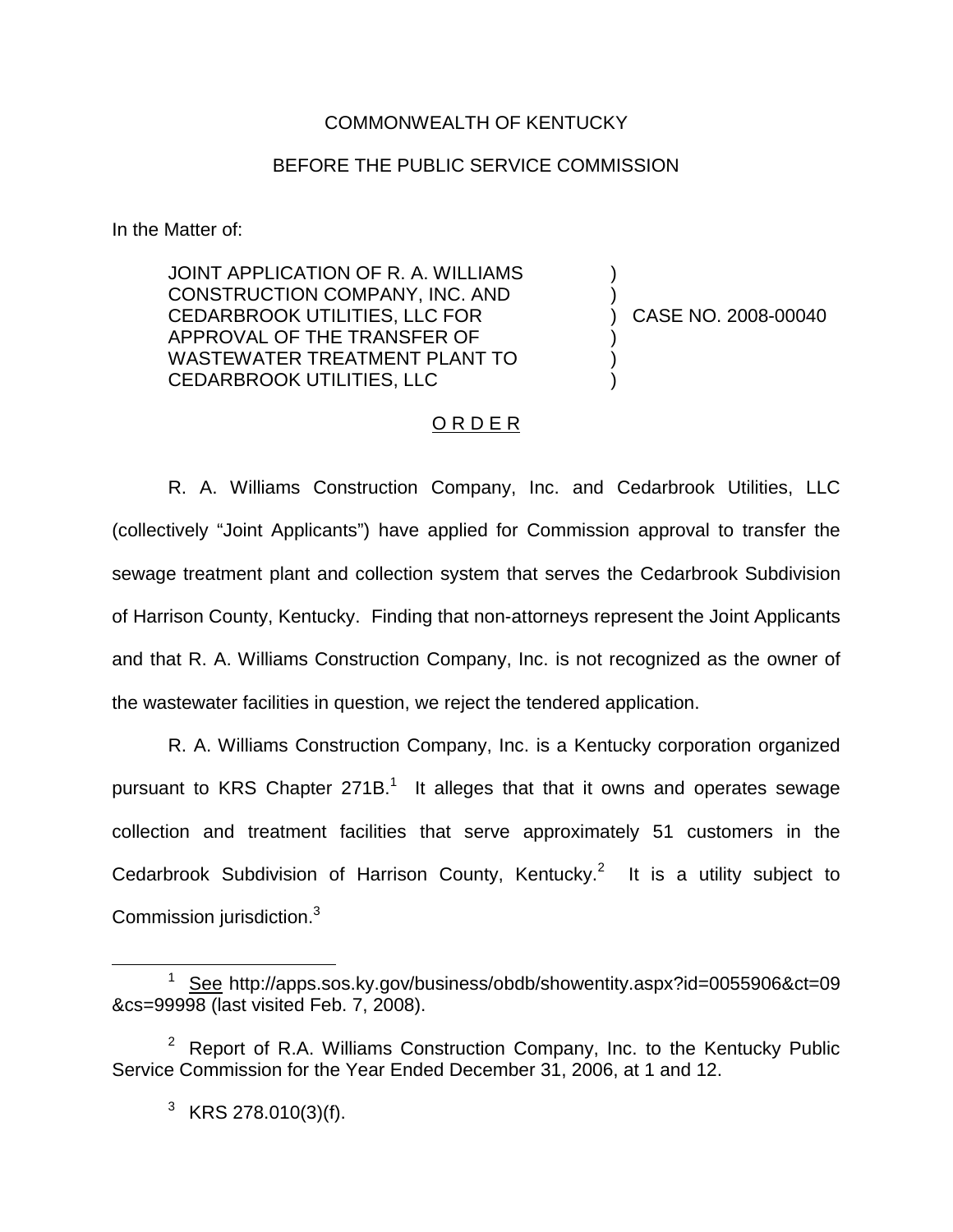Cedarbrook Utilities, LLC is a limited liability company that is organized under KRS Chapter 275.4

On February 1, 2008, Ronald J. Osborne, Jr., President of R. A. Williams Construction Company, Inc., and Lawrence Smither, a member of Cedarbrook Utilities, LLC, tendered an application for Commission approval for the transfer of ownership of the facilities that provide sewer service to Cedarbrook Subdivision. Neither Mr. Osborne nor Mr. Smither is an attorney licensed to practice in Kentucky.<sup>5</sup>

No person may engage in the practice of law in Kentucky without first obtaining a license to practice. The practice of law is:

> [A]ny service rendered involving legal knowledge or legal advice, whether of representation, counsel or advocacy in or out of court, rendered in respect to the rights, duties, obligations, liabilities, or business relations of one requiring the services.<sup>6</sup>

It includes the representation of a corporation before a state administrative agency.<sup>7</sup>

<sup>4</sup> See http://apps.sos.ky.gov/business/obdb/showentity.aspx?id=0682691&ct=06 &cs=99999 (last visited Feb. 7, 2008).

<sup>&</sup>lt;sup>5</sup> The directory of the Kentucky Bar Association does not list any licensed attorney with the name of "Ronald J. Osborne, Jr." or "Lawrence Smither." See http://www.kybar.org/Default.aspx?tabid=26 (last visited Feb. 7, 2008).

<sup>6</sup> Kentucky Supreme Court Rule 3.020.

<sup>&</sup>lt;sup>7</sup> Kentucky State Bar Association v. Henry Vogt Machine Co., 416 S.W.2d 727 (Ky. 1967). While we find no authority regarding the representation of a limited liability company before an administrative agency, there is a large body of case law that holds that representation of a limited liability company constitutes the practice of law. See Winzer v. EHCA Dunwoody, LLC, 627 S.E.2d 426 (Ga.App. 2006); Gilley v. Shoffner, 345 F.Supp.2d 563 (M.D.N.C. 2004); Sharp v. Bivona, 304 F.Supp.2d 357 (E.D.N.Y. 2004); Kipp v. Royal & Sun Alliance, 209 F.Supp.2d 962 (E.D.Wisc. 2002).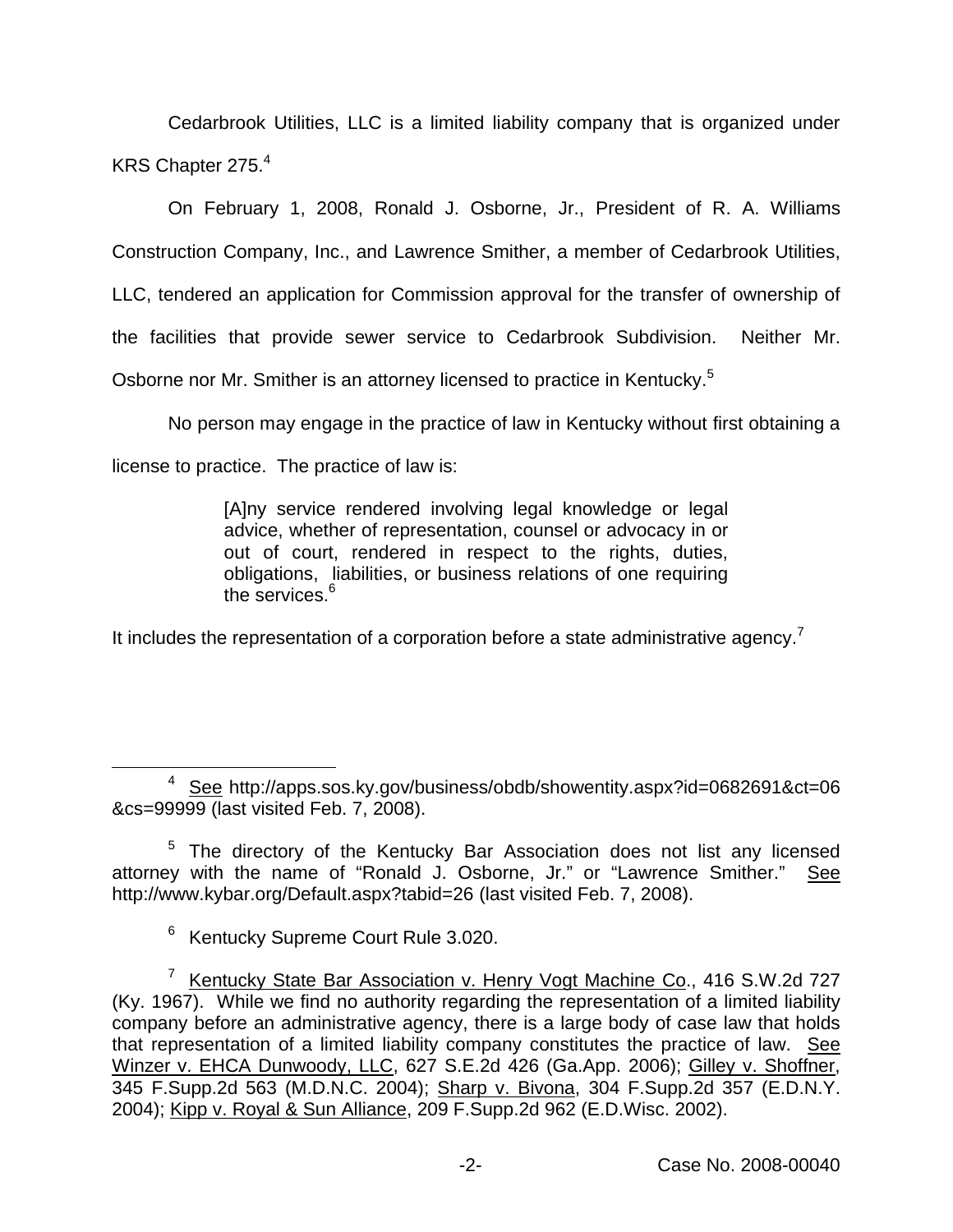As to its own proceedings, this Commission has adopted a similar position and has required that those representing the interests of others before us be licensed attorneys. In a previous case, the Commission ordered that:

> [A]ny attorney who is not licensed to practice in the State of Kentucky and who seeks to represent a client or employer before this Commission must engage a member of the Kentucky Bar Association.<sup>8</sup>

It logically follows that if an unlicensed attorney may not represent a client before this Commission, neither may a layman.

Based on the foregoing facts, the Commission finds that the Joint Application fails to comply with Kentucky law and cannot be accepted for filing.

IT IS THEREFORE ORDERED that:

- 1. The joint application is rejected for filing.
- 2. The Joint Applicants shall have 15 days from the date of this Order to

amend their application to ensure that it is signed by an attorney licensed to practice in the state of Kentucky.

3. If Joint Applicants have failed to file, within 15 days of the date of this Order, an amended application that conforms to this Order, this matter shall be closed and removed from the Commission's docket.

 $8$  Administrative Case No. 249, Practice Before the Commission by Attorneys Non-Licensed in the Commonwealth of Kentucky (Ky. PSC June 15, 1981) at 2. See also Case No. 2004-00348, Howard Keen v. Carroll County Water District # 1 (Ky. PSC Oct. 15, 2004).